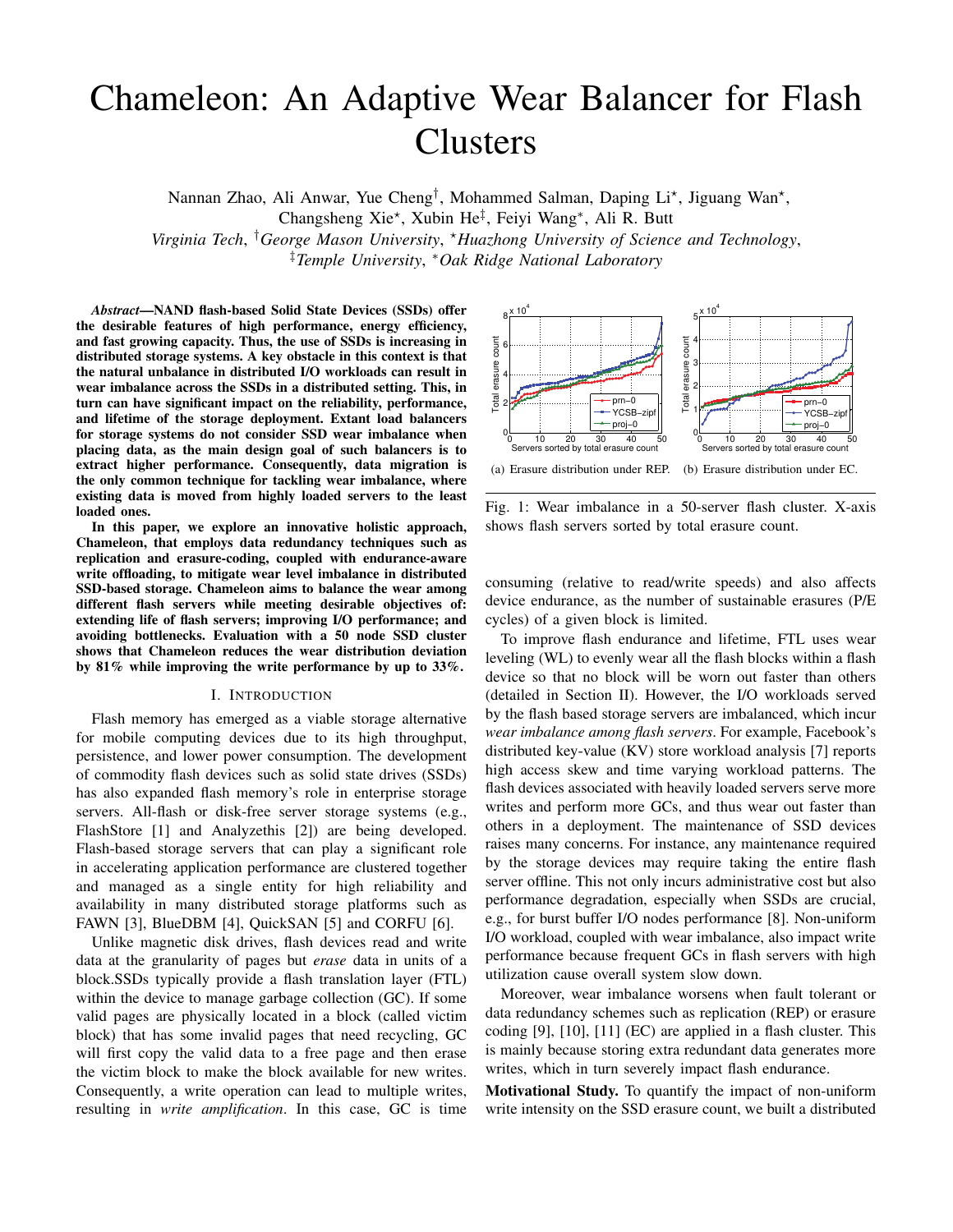flash-based KV store that maps data to a 50-node cluster using consistent hashing [12]. Each node stores data locally in an SSD device that is simulated using FlashSim [13]. We applied two kinds of redundancy policies separately: REP with replication level  $r = 3$ , and EC with RS (6,4) encoding [14]. We measure total erasure count under YCSB workload [15] with Zipf-like access pattern  $(YCSB - zipf)$ , and two blocklevel traces from MSR-Cambridge data center servers [16], namely,  $prn_0$  and  $proj_0$ .

Figures 1(a) and 1(b) show the sorted erasure count distribution under REP and EC, respectively. The largest erasure count is  $4 \times$  more than the smallest erasure count for  $proj_0$ , and  $3\times$  for both prn\_0 and  $YCSB-zipf$  under REP. Under EC, the largest erasure count is  $12\times$  more than the smallest erasure count for  $YCSB - zipf$ , and  $3 \times$  for the other two workloads. These results show that the erasure counts are highly skewed among flash servers both under REP and EC schemes. Moreover, REP experiences almost  $2\times$  more erasure counts than EC.

To address the challenge of balancing wear across flash servers, many researchers take inspiration from data migration [17], [18], [19]. For example, EDM [19] is a data migration-based wear balancing algorithm. It moves data from the flash servers with higher erasure count to the ones with lower erasure count for balancing the wear speeds. However, the extra writes generated by data migration create additional overhead, which incurs a considerable write amplification overhead and consequently causes more GCs and significant extra erasure count to the flash cluster. Moreover, the redundancy policies are completely ignored during wear balancing. However, we observed that the redundancy policies can provide useful information that can be leveraged to improve wear balance and flash lifetime, as well as performance.

Contributions. To solve the problems of multi-server wear imbalance, we propose a practical and efficient global wear balancing technique, Chameleon. Chameleon quickly detects the presence of erasure imbalance in a flash cluster. The goal is to balance the erasure count and improve both lifetime and performance of the flash cluster.

Specifically, this paper makes the following contributions:

- We exploit two redundancy policies–REP and EC–to help improve wear balance and flash lifetime, while also improving performance.
- We take advantages of the out-of-place update feature of flash memory by directly offloading the writes/updates across flash servers instead of moving data across flash servers to mitigate extra-wear cost, which includes late replicating (Late REP), late encoding (Late EC), and endurance aware write offloading (EWO).
- We provide two adaptive wear-balancing algorithms, redundancy policy transition (ARPT) and Hot/Cold data swapping (HCDS), coupled with write offloading and redundancy policies to balance the erasure count and improve both lifetime and performance of a flash cluster.
- We integrate our Chameleon emulator with a distributed

flash-based KV store application. Emulation results on real-world workloads show that Chameleon outperforms the state-of-the-art data migration based wear balancing technique, reducing up to 81% wear variance while improving the write performance by up to 33%.

# II. RELATED WORK

Flash endurance A large body of work has examined flash endurance [20], [21], [22], [23]. Techniques such as logstructured caching [23], inclusion of combining multiple bad blocks into virtual healthy blocks [22] have been explored to improve the lifetime of flash devices. These works are orthogonal and complementary to Chameleon.

Intradisk wear leveling Dynamic [24], [25] techniques aim to achieve a good wear evenness while keeping the overhead low. Similarly, static wear leveling techniques [26], [27], [22], [28] move cold data to the blocks with higher erasure counts, thereby improving the even spread of wear. Chameleon leverages such approaches for extending the lifetime of individual SSDs in its target distributed setting.

Interdisk wear leveling Application of SSD arrays in enterprise data-intensive applications is growing. In such an environment, we have observed significant variance in number of writes and merge operations that are sent to individual SSDs. Recent work [29] manages EC stripes to increase reliability and operational lifetime of such flash memory-based storage systems, and uses a log-structured approach that does not need explicit wear balancing as data is appended and not updated in place. In contrast, EDM [30] also targets SSD arrays but use data migration to achieve wear balance across the SSDs in the array. SWANS [31] dynamically monitors the variance of write intensity across the array and redistributes writes based only on the number of writes that an SSD has received to prolong the SSD arrays' service life. These methods share with Chameleon the goal of wear leveling across an SSD array, however unlike them Chameleon considers the role of redundant policies at various storage hierarchy and their impact on overall wear balancing.

Distributed flash storage systems FAWN [3] uses small amounts of local flash storage across a number of lowpower resource-constrained nodes to enable a consistent and replicated key-value storage system. CORFU [6] extends the local log-structured design by organizing the entire cluster of SSDs as a global shared log. Both of these systems utilize homogeneous nodes and replication for high availability. Other works [32], [33], [34], [35] focuses on tiered storage to reduce the load on flash devices. Similarly, [36], [37] use data partitioning to evenly distribute load. In contrast, Chameleon focuses on EC storage solutions, which offer higher storage efficiency and exploits the interactions between the storage hierarchy to improve overall flash lifetime in flash-based clusters.

## III. DESIGN OF CHAMELEON

Chameleon is aimed to addresses challenges arising from modern I/O workloads that exhibit high skewness across distributed flash servers. If a flash cluster does not implement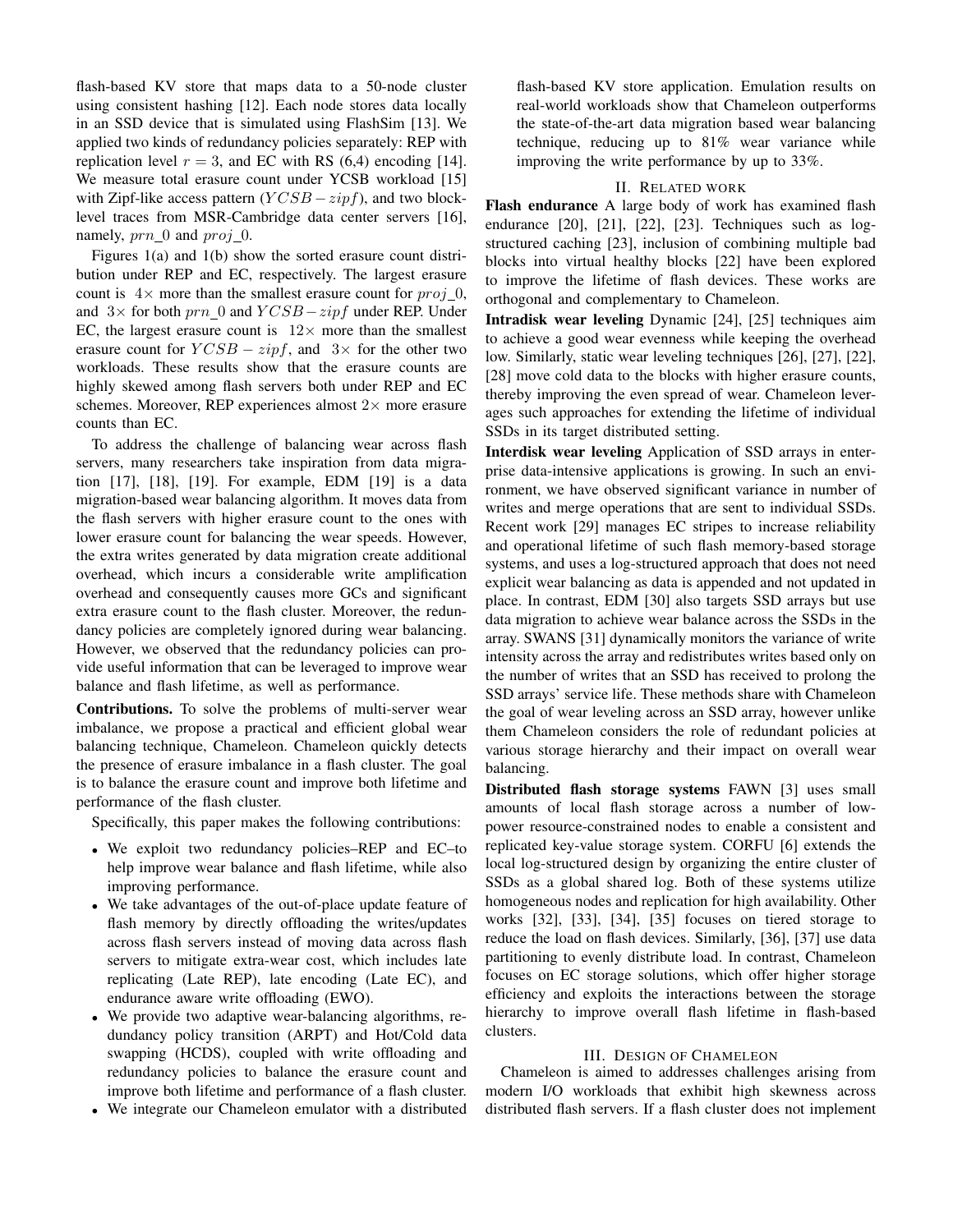

Fig. 2: Chameleon system.

server-level wear balancing, a flash server with high write intensity can have huge erasure counts and be worn out, while other flash servers are underutilized. This uneven use will trigger degraded performance, and eventual maintenance and downtime that would affect overall system performance and availability.

Chameleon is designed to balance the wear among different flash servers with the goal of: (1) reducing the unnecessary administration cost of replacing worn-out or failed flash devices; (2) improving the average lifespan of all flash devices; and (3) improving performance especially for write operations.

We first describe the framework of Chameleon in Section III-A followed by two adaptive wear-balancing algorithms detailed in Section III-B. The mapping table is discussed in Section III-C.

# *A. Overview of Chameleon architecture*

Figure 2(a) shows an overview of Chameleon architecture comprising four modules: flash monitor, wear balancer, mapping table, and client library. Instances of Flash monitor and wear balancer are distributed across the flash-based storage servers (called flash servers). These components monitor and balance the wear of the whole cluster. Chameleon keeps track of objects related metadata (e.g., location and popularity) and stores the metadata in a distributed database as a distributed mapping table. The use of distributed database helps Chameleon scale as needed. The Client library provides a basic interface for users to read and write data to flash servers. Read or write requests are sent to Chameleon instances that determine the location of the flash devices for serving the requests.

Flash monitor monitors the statistics (i.e. , erasure count and flash space utilization) of flash devices, and sends them to the wear balancer. In our current implementation, Chameleon assumes the host has full control over garbage collection (GC) as provided by open-channel SSDs [38]. The argument behind moving GC management from the flash to the host is that the host has better overall knowledge (e.g., total erasure count) that offers both better performance and more optimization opportunities, compared to the individual device FTL [39]. We focus on open-channel SSDs, as more and more of such devices are being introduced to the market, e.g., LightNVM [40]. Thus, by focusing on open-channel SSDs we can optimize both the current available components, as well as a growing number of components that will become available in the near future.

Wear balancer is responsible for balancing the wear of the whole cluster. Balancer has two major components as shown in Figure 2(b): (1) An adaptive redundancy policy transition (ARPT) module that dynamically converts data redundancy and adapts to workload changes for balancing the wear while ensuring good performance and low erasure overhead. (2) A data swapping module that swaps data between the servers with higher erasure counts and servers with lower erasure counts to further improve wear balance.

Mapping table keeps track of the updates made to the metadata when data object's addresses and redundancy policies are changed during the balancing process. The table stores objects' metadata, such as object's state, popularity, and location. It also keeps track of the object access history (i.e. , popularity) to facilitate wear balancing. Mapping table is kept in a distributed database to avoid memory overhead.

## *B. Adaptive wear balancing algorithms*

In this section, we describe two wear balancing algorithms used by Chameleon: (1) Adaptive redundancy policy transition (ARPT) algorithm, and (2) Hot/cold data swapping (HCDS) algorithm.

ARPT adopts a hot/cold data segregation approach by leveraging: (1) REP to store a small fraction of mostly frequently updated data (write hot data) to provide overall low I/O latency for the system; and (2) EC to encode all the remaining relatively cold data to realize a low erasure overhead. Moreover, ARPT dynamically adapts to workload changes by using late-REP or late-EC (§III-B1) to switch data state between two redundancy schemes and remap data for balancing the wear of whole cluster with low overhead. Furthermore, HCDS is used to swap hot and cold data between servers with higher erasure counts with the ones with lower erasure counts to further improve the wear balance.

*1) Adaptive redundancy policy transition (ARPT):* Chameleon tracks erasure counts to decide when the wear balancing process should be triggered. We define the wear variance  $\sigma$  as the standard deviation of erasure counts. If the system develops significant wear imbalance—indicated by  $\sigma$  $> \sigma_{ARPT}$ , where  $\sigma_{ARPT}$  is a preset wear variance threshold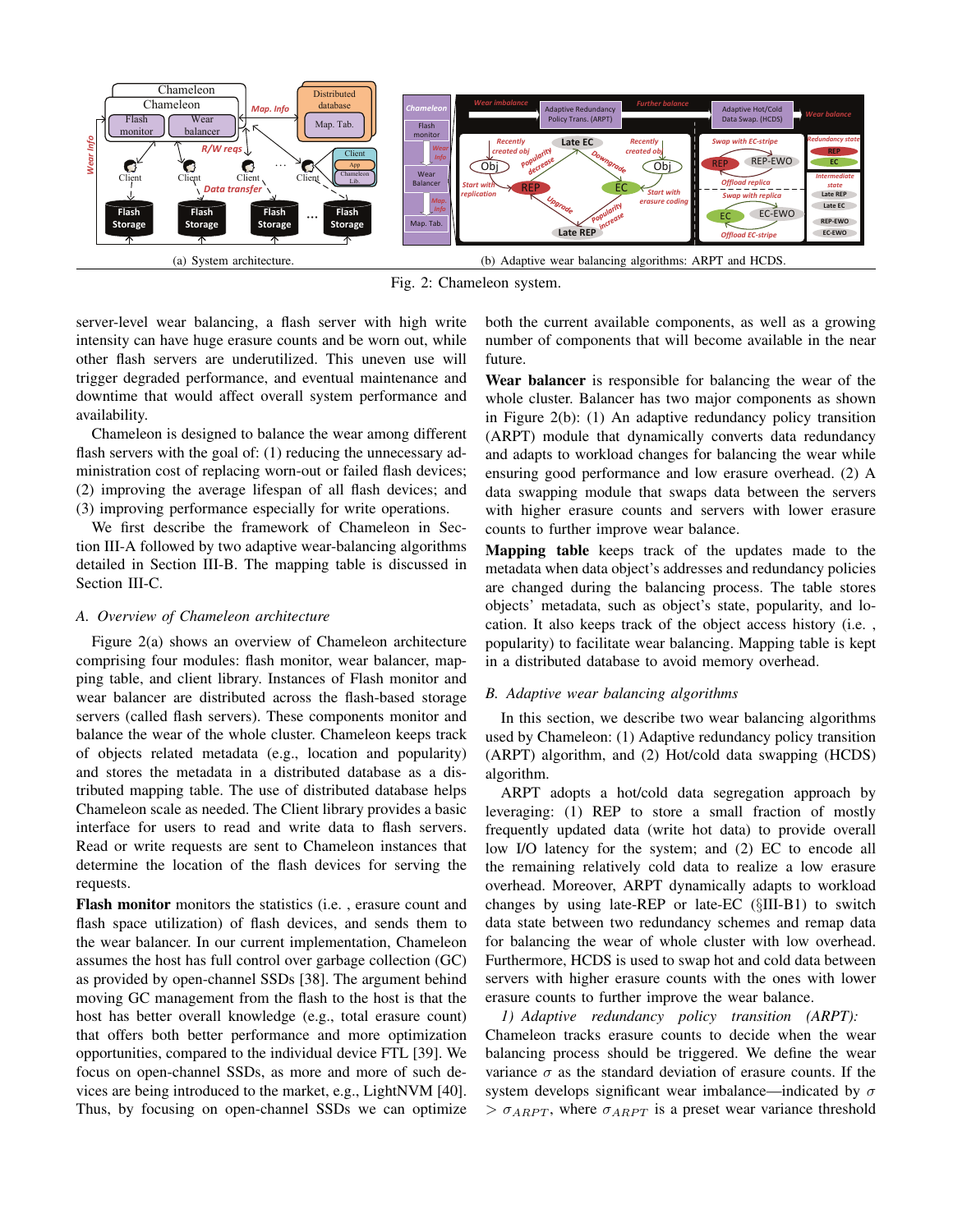# Algorithm 1: Adaptive redundancy policy transition.

| <b>Input:</b> $\sigma$ : cluster wear variance, $\sigma_{ARPT}$ : wear variance threshold, $\ell_{hot}$ : object |
|------------------------------------------------------------------------------------------------------------------|
| popularity threshold                                                                                             |
| <b>Require:</b> $\sigma > \sigma_{ARPT}$                                                                         |
| <b>Ensure:</b> $\sigma \leq \sigma_{c_{ABPT}}$                                                                   |
| 1: // Step 1, Screen candidates from each server                                                                 |
| 2: for each object $obj_i$ that is in flash cluster do                                                           |
| 3:<br><b>if</b> obj _ popularity $(obj_i) >= \ell_{hot}$ && $obj_i$ is neither in REP nor late-REP               |
| state then                                                                                                       |
| 4:<br>//Convert its'redundancy scheme to late-REP                                                                |
| 5:<br>Convert _ object _ state( $obj_i$ , late-REP)                                                              |
| 6:<br>end if                                                                                                     |
| 7:<br><b>if</b> obj – popularity( $obj_i$ ) $\lt$ $\ell_{hot}$ && $obj_i$ is neither in EC nor late-EC state     |
| then                                                                                                             |
| 8:<br>//Convert its'redundancy scheme to late-EC                                                                 |
| 9:<br>Convert _ object _ state( $obj_i$ , late-EC)                                                               |
| 10:<br>end if                                                                                                    |
| $11:$ end for                                                                                                    |
| 12: // Step 2, Rearrange candidates among nodes                                                                  |
| 13: while $\sigma > \sigma_{ABPT}$ do                                                                            |
| 14:<br>$X(x_1, x_2, x_3)$ $\triangleright$ extract servers with MIN erasure counts                               |
| 15: $Y(y_1, y_2, y_3, y_4, y_5, y_6)$ $\triangleright$ extract servers with MAX erasure counts                   |
| 16:<br>$obj_i \triangleright Get_{-}hottest_{-} candidate (from step 1)$                                         |
| 17:<br>$obj_i \triangleright Get\_codes\_candidate (from step 1)$                                                |
| 18:<br>$Map_o object_to(obj_i, X)$                                                                               |
| 19:<br>$Map_o object_to(obj_i, Y)$                                                                               |
| 20:<br>$\sigma >$ Estimate wear variance                                                                         |
| 21: end while                                                                                                    |

(Table I)—the balancing process is triggered periodically until the wear variance drops below the threshold.

Moreover, Chameleon also records the object write heat changes. Each object is classified as either hot or cold based on their write heat changes and the object's state switches between REP and EC.

Chameleon performs a periodic scan through all the replicated data for "cooled down" data and convert such data's redundancy policy from REP to EC, a process denoted as downgrade. Similarly, encoded data is also scanned for new hot data and these new hot data's redundancy policy is switched from EC to REP, denoted as **upgrade**.

Late-EC & Late-REP The additional erasure count caused during downgrade/upgrade operations is nontrivial. The downgrade operation requires network transfers of the replicated objects from different locations to encode them into RS code, along with invalidation of the old replicated objects. Upgrade operation needs to retrieve the data stripes from different locations to k-way replicate them and invalidate the old stripes. Both downgrade and upgrade operations will incur network overhead and extra erasure cycles. To mitigate this, Chameleon implements two additional optimizations, late-REP or late-EC, to support downgrade/upgrade with low overhead. Here, the conversion due to upgrade and downgrade are delayed until the next update, which not only reduces conversion overhead but also avoids unnecessary conversions, such as, a downgrade followed by an upgrade for the same data.

Downgrade/upgrade operations are delayed as long as the wear variance remains tolerable. The late policies tradesoff the probability of wear imbalance with network traffic overhead. To do this, we exploit the out-of-place update feature of flash memory by delaying the redundancy policy transition until clients issue the write/update requests to the objects whose redundancy policies need to be converted. Then, we

#### TABLE I: Terminology & List of Acronyms.

| Acronym          | Description                                            |
|------------------|--------------------------------------------------------|
| <b>REP</b>       | Replication                                            |
| EC.              | Erasure coding                                         |
| <b>ARPT</b>      | Adaptive redundancy policy transition                  |
| <b>HCDS</b>      | Hot cold data swapping                                 |
| <b>EWO</b>       | Endurance aware write offloading                       |
| Downgrade        | Conversion from REP to EC                              |
| Upgrade          | Conversion from EC to REP                              |
| Late-REP         | Late replicating                                       |
| Late-EC          | Late erasure coding                                    |
| $\sigma$         | Standard deviation of erasure counts                   |
| $\sigma_{ARPT}$  | Wear variance threshold that triggers ARPT             |
| $\ell_{hot}$     | Popularity threshold                                   |
| $w_i$            | Number of writes to the object during epoch $j$ .      |
| $p_k$            | Write heat of the object at the end of epoch $k$       |
| $\mu$            | Utilization of a victim block that needs to be cleaned |
| $B_p$            | Number of pages per block                              |
| $\overline{W_t}$ | Number of page writes during a certain epoch $t$ .     |
| $E_{t}$          | Block erasure counts during epoch t                    |
| $\sigma_{HCDS}$  | Wear variance threshold that triggers HCDS             |

directly convert the requested data into the desired redundancy policy state (replicas or EC stripes) and re-distributes them to their respective destinations. Thus, the network traffic overhead can be reduced and the number of extra writes during redundancy transition process are mitigated.

As shown in Figure 2(b), we define two kinds of states for objects: redundancy states which contain REP and EC, and intermediate states that contain late REP, late EC, REP-EWO, and EC-EWO (detailed in III-B2). Figure 2(b) shows the redundancy policy transition of an object. As the write heat of an object increases, the object either stays in REP state or is converted from EC to late REP state by ARPT. The object stays in the late REP state until the next write/update is received and the state is changed to REP. Similarly, if the write heat of an object decreases, its state either stays in EC or is converted to late EC state if the current state is not EC. The state will be eventually converted to an encoded state upon next write/update.

Specifically, if object  $obj_i$ 's popularity is greater than a predefined threshold  $(\ell_{hot})$  denoted as **hot object**, and its state is neither REP nor late-REP,  $obj_i$ 's state will be converted to late-REP. In contrast, if object  $obj_i$ 's popularity is smaller than  $\ell_{hot}$  denoted as cold object, and its state is neither EC nor late-EC, the state will be converted to late-EC. Here, object popularity can be calculated by using Equation 1.

We use an exponential decay function [19] to record the write heat of an object. For a given object *i*, the time duration from the time when the object *i* is created to the present time is split into  $k + 1$  epochs, epoch  $0, \ldots$ , epoch $k$ . We define the popularity of each object as follows:

$$
p_k = \sum_{j=0}^k \frac{w_j}{2^{k-j}},\tag{1}
$$

where  $w_j$  denotes the number of writes that access the object during an epoch j.  $p_k$  denotes the write heat of the object at the end of epoch *k*.

**Remapping** A key challenge is to determine where to store the converted replicas or EC stripes after redundancy transition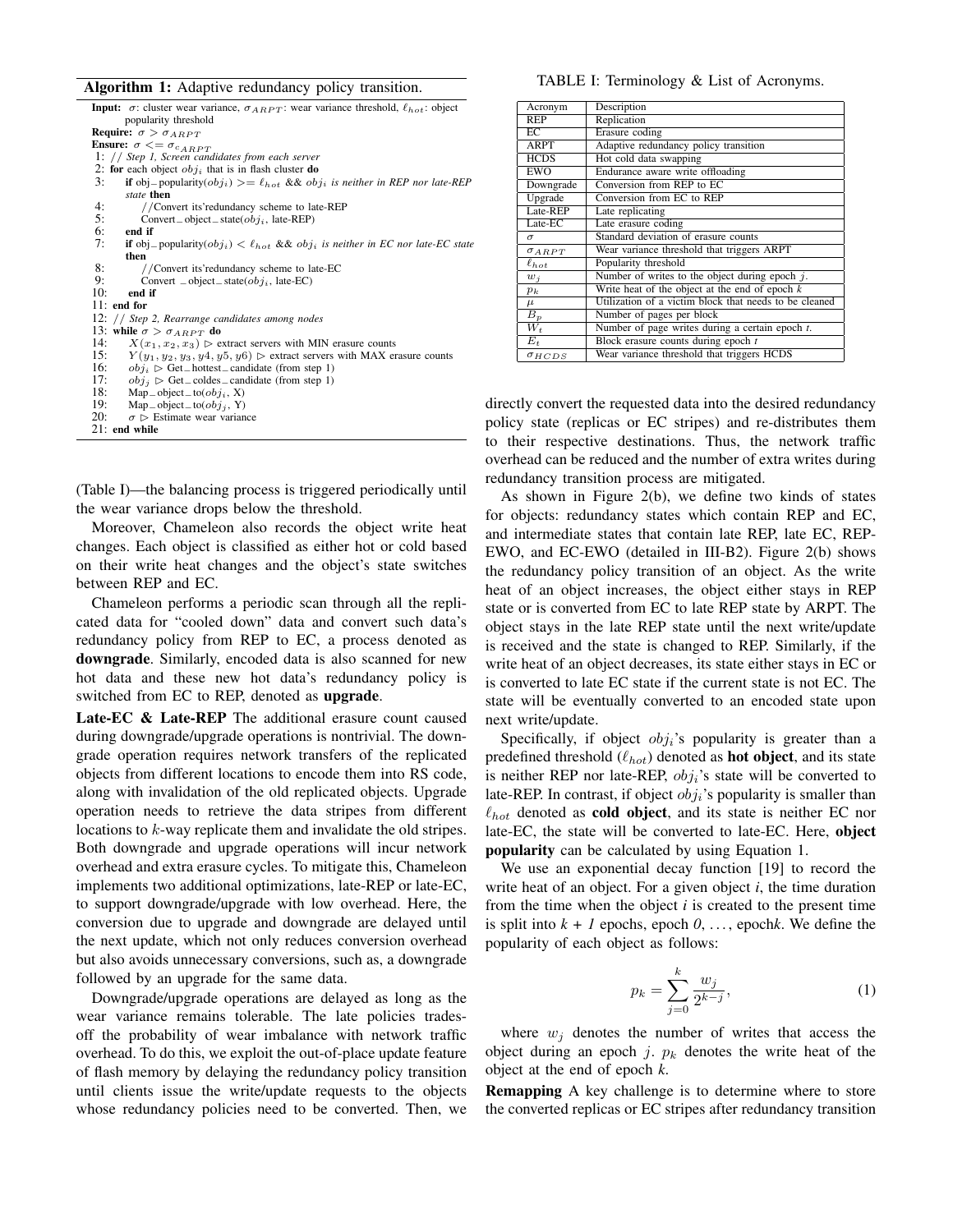to ensure a good wear balance across different flash servers. The wear balancing process uses an effective endurance-aware greedy algorithm. As shown in lines 1 to 11 of Algorithm 1, Chameleon first screens candidates whose popularity state changes from hot to cold by sorting objects based on their popularly.

During upgrade, Chameleon's greedy algorithm iteratively re-distributes the  $k$  (where  $k = 3$ ) replicas of hottest candidate object to the flash servers with the lowest erasure count as shown in lines 11 to 21, the replicas of  $obj_i$  are mapped to server array  $X(x_1, x_2, x_3)$ . While during downgrade, the n (where  $n = 6$ ) stripes of coldest candidate object are remapped to the flash servers with the highest erasure count as shown in lines 11 to 21, the stripes of  $obj_j$  are mapped to server array  $Y(y_1, y_2, y_3, y_4, y_5, y_6).$ 

To estimate the erasure count caused by a specific number of writes, we first define the erasure cost for flash memory as  $1 - \mu$  according to [41], [42], where  $\mu$  is the utilization of a victim block that needs to be cleaned during the GC process. That is, the erasure cost is the amount of valid pages  $\mu$  that need to be rewritten per victim block of new space claimed  $(1-\mu)$ . Let  $B_p$  be the number of pages per block and  $W_t$  be the number of page writes during a certain epoch *t*. Then, after GC starts, the approximation for block erasure counts caused by  $W_t$  page writes during epoch  $t$  is:

$$
E_t = \frac{W_t}{B_p \times (1 - \mu)}\tag{2}
$$

At the end of each iteration, we estimate the new cluster wear variance  $\sigma$ . If  $\sigma \leq \sigma_{ARPT}$ , ARPT will stop the iteration. To estimate the new  $\sigma$ , we first estimate the new erasure count of each server  $x$  in array  $X$  after re-mapping  $obj_i$ , as  $E_x$ :  $E_x = E_x + E(obj_i)$ , where  $E(obj_i)$  can be calculated by using Equation 2. While the new erasure count of each server y in array Y after re-mapping  $obj_i$  can be estimated as  $E_y$ :  $E_y = E_y + E(obj_j)$ , where  $E(obj_j)$  can be calculated by using Equation 2.

| <b>Algorithm 2:</b> Hot/cold data swapping.                         |  |  |  |
|---------------------------------------------------------------------|--|--|--|
| <b>Require:</b> $\sigma > \sigma_{HCDS}$                            |  |  |  |
| <b>Ensure:</b> $\sigma \leq \sigma_{HCDS}$                          |  |  |  |
| 1: while $\sigma > \sigma_{c_{HCDS}}$ do                            |  |  |  |
| 2:<br>$x \geq$ extract server with max erase cycles                 |  |  |  |
| 3:<br>$y \geq$ extract server with min erase cycles                 |  |  |  |
| 4:<br>$obj_i \triangleright \text{Get\_hottest\_candidate from x}$  |  |  |  |
| 5:<br>$obj_i \triangleright \text{Get\_coldest\_candidate from } v$ |  |  |  |
| 6:<br>$Map\_object\_to(obj_i, y)$                                   |  |  |  |
| 7:<br>$Map\_object\_to(obj_i, x)$                                   |  |  |  |
| 8:<br>$\sigma >$ Estimate wear variance                             |  |  |  |
| end while                                                           |  |  |  |

*2) Hot/cold data swapping (HCDS):* To further improve wear balance, Chameleon uses data swapping to exchange the storage location of hot replicas and cold EC stripes. As shown in Algorithm 2, Chameleon first selects two servers, server  $x$ with highest erasure cycles and server  $y$  with lowest erasure cycles. Then, the coldest object  $obj_i$  from x and the hottest objects  $obj_j$  from server y are exchanged until their erasure



Fig. 3: Chameleon's mapping table.

count difference ( $\sigma$ ) is less than a preset threshold  $\sigma_{HCDS}$ (Table I).

After we map  $obj_i$  to server y, we estimate its new erasure count as  $E_y$ :  $E_y = E_y + E(obj_i)$ , where  $E(obj_i)$  can be calculated by using Equation 2. Similarly, the new erasure count of server x is given by  $E_x$ :  $E_x = E_x + E(obj_i)$ . The data swapping process stops when the predefined erasure variance threshold  $\sigma \leq \sigma_{HCDS}$  is met.

Endurance-aware write offloading (EWO): To minimize the network traffic and wear balancing overhead, Chameleon offloads the writes/updates to the replicas or stripes to their destination servers instead of migrating data via bulk data transfer through the network. Incoming writes/updates trigger the data mapping change eventually.

As shown in Figure 2(b), the hot/cold data swapping module swaps the hot and cold data from the highly loaded (in terms of erasures) server to lightly loaded server using endurance-aware write offloading. There are two intermediate states: REP-EWO and EC-EWO. As seen in the figure, a replica is selected to be exchanged with a EC-stripe. It will first be converted to the intermediate state REP-EWO until the next write/update is received and the state is changed to REP. Similarly, if an encoded stripe is chosen to swap with a replica, its state is converted to EC-EWO state. The state will be eventually converted to the EC state upon next write/update.

Ideally, EWO can offload all the candidate replicas or stripes to their destination servers. However, there is rarely accessed cold data that has not been accessed for a long period. For such data, we trade off network traffic overhead with better wear balancing by migrating the cold stripes to the destination servers.

## *C. Mapping table*

The data mapping relationship from client to flash servers is changed dynamically. Different versions of the same data can be stored on multiple different locations because of redundancy scheme conversion and data swapping. Chameleon must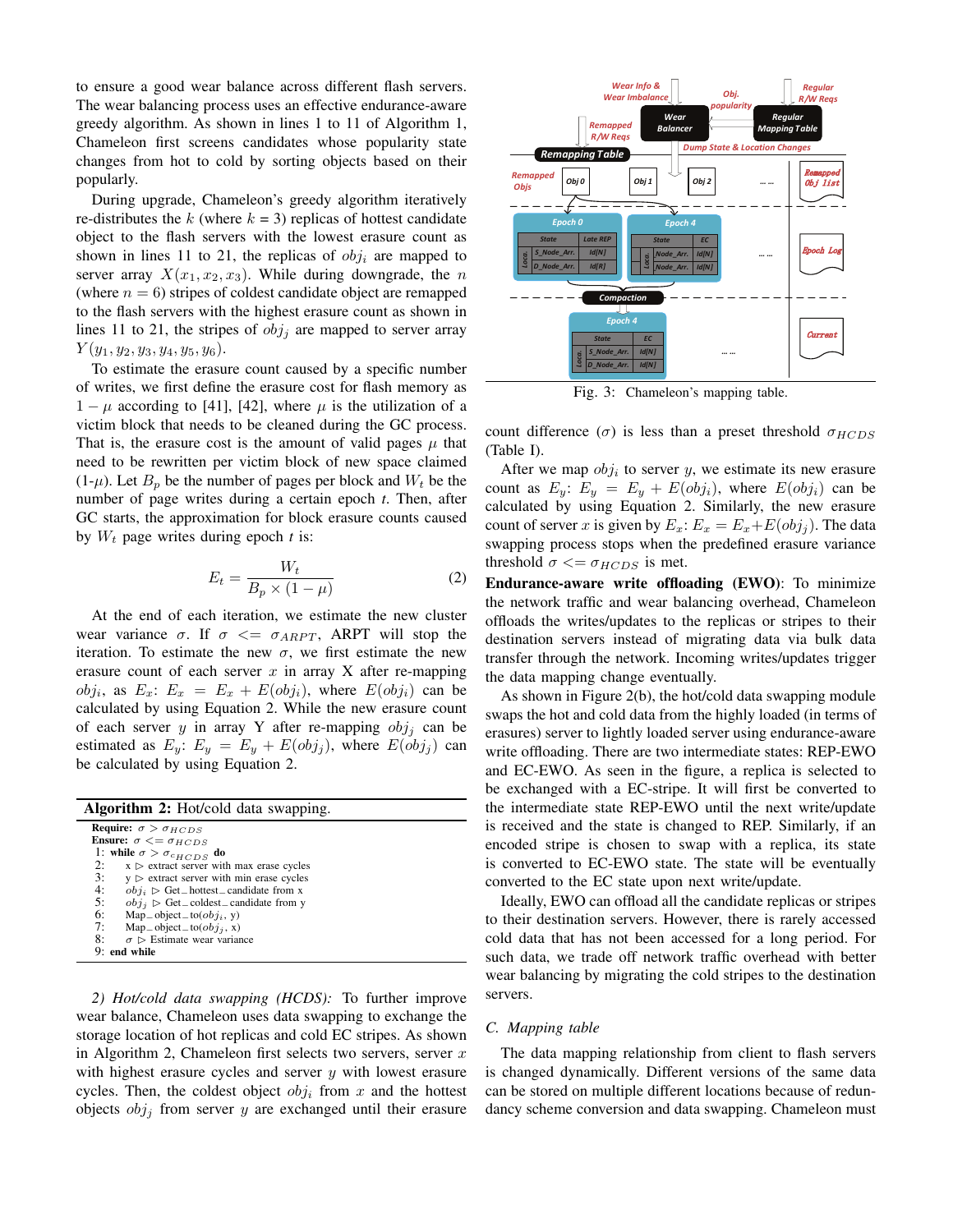ensure that reads always go to the location holding the latest version of the data. To ensure read correctness, Chameleon uses a mapping table to efficiently manage the objects whose redundancy scheme and addresses have been changed during wear balancing process as shown in Figure 3.

Source/Destination server array: Chameleon provides two levels of indirection for locating servers so as to reduce metadata overhead while maintaining read and write correctness. For a given  $Obj_i$ , the first level indirection indicates the former data host, i.e., the source server array for intermediate states, e.g. late-EC, late-REP, EC-EWO, or REP-EWO state. The second level indirection represents the object's destination server array for intermediate sates or its current host for redundancy states, e.g. REP or EC state.

Assume Chameleon monitors the cluster wear variance in a fixed time interval, denoted as epoch. As shown in figure 3, during epoch 0,  $Obj_0$  is selected for redundancy policy transition from EC to REP.  $Obj_0$ 's state is late-REP, which means that Chameleon will wait until an update/write request accesses  $Obj_0$ . When a write request accesses  $Obj_0$ , Chameleon directly replicates the request data and distributes its R replicas on the associated destination servers denoted as array  $D\_node\_arr$  and then changes  $Obj_0$ 's redundancy state to REP.

For a read request, if the requested object's state is an intermediate state, e.g. late-EC, late-REP, EC-EWO, or REP-EWO state, Chameleon sends the request to the object's source server. The source server is denoted as the array  $S$ <sub>Node\_arr</sub>. and holds the latest version of the data as shown in Figure 3. Otherwise, read requests will be sent to the object's destination servers.

Compaction As mentioned before, to reduce network traffic during the wear balancing process, Chameleon uses late-EC/REP, and EWO techniques to make a compromise between network traffic and the risk of temporary wear imbalance by waiting for an update request to the state change object. However, this wait can be for a very long time especially for cold data. Moreover, even for a hot object, there may not be an update request to such an object during an epoch as workloads are unpredictable.

As shown in Figure 3, a hot  $Obj_0$  is selected to convert its redundancy scheme from EC to REP during epoch 0, but until epoch 3, there is still no updates to  $Obj_0$ . So in the epoch 4, Chameleon classifies the object as cold data and converts its redundancy policy from REP to EC. Chameleon creates a metadata object with version 4 for  $Obj_0$ , and appends the metadata to  $Obj_0$ 's epoch log. In this case, Chameleon can keep track of each converted objects' state/location changes for failure recovery. However, epoch log would incur considerable memory overhead since epoch log increases with number of wear balancing process and the amount of involved objects.

Chameleon uses compaction to combine epoch log for each remapped object to reduce memory overhead. As shown in Figure 3, the metadata object associated with  $Obj_0$  is updated from epoch version 0 to epoch version 4. The object's state

TABLE II: SSD parameters.

| Page size              | 4KB               |
|------------------------|-------------------|
| <b>Block</b> size      | 256KB             |
| Read latency           | 25 <sub>us</sub>  |
| Write latency          | 200us             |
| Erase latency          | 1.5 <sub>ms</sub> |
| Over-provisioned space | 15%               |

is marked as EC since till epoch 3, there is no update to convert the state from late EC to REP. This means that  $Obj_0$ is still encoded as stripes stored on its source destination array S Node arr.. Thus, in epoch 4, the object's source destination array  $S_Node\_arr$ . becomes its destination array as shown in Figure 3.

Consequently, Chameleon only maintains a single updated metadata object for the current epoch version, which not only ensures the correctness of R/W requests but also can mitigate matadata overhead.

#### IV. EVALUATION

## *A. Implementation*

We have implemented a prototype emulator of Chameleon using 16k lines of C++ code. We built a KV-store from scratch as a test application. We map data to servers by using a consistent hash-based data distribution algorithm that distributes data evenly across participating servers [12]. The hash function used in our experiments is FVN-a1 [43]. Each trace record maps to a logical object, which corresponds to a unique object ID calculated by using the consistent hash function. The logical object is then stored in the appropriate server by consulting the consistent hash table. We use ISA-L [14] for encoding and decoding operations. The Intel ISA-L library provides a highly optimized implementation of Reed-Solomon codes that significantly decreases the time taken for encoding and decoding operations. Specifically, we implemented our Chameleon as follows:

Flash server and flash cluster We emulate a large flash cluster by running multiple instances of our SSD simulator as flash server nodes. We use Flashsim [13] to simulate the SSD behavior as Flashsim can accurately show the block erase cycles. For all of our tests, we use an evaluation testbed with 50 flash server nodes. Each flash server node is equipped with one SSD that is simulated by FlashSim. To improve the performance especially write performance, we built a local log on top of SSD simulator. All the writes are appended to tail of the log. Table II summarizes the parameters that are commonly used to simulate SSD.

Flash monitor runs on each flash server, monitors the statistics of SSDs, and sends them to the wear balancer. We modified Flashsim by adding a flash statistics collector to the code. For connectivity between flash server nodes, we integrate Google Protocol Buffer [44] in Flashsim to facilitate communication, such as protocol parsing and messaging.

Wear balancer and mapping table are also implemented along with flash monitor on each flash server. We integrated ZooKeeper [45] in our KV-store as a distributed coordination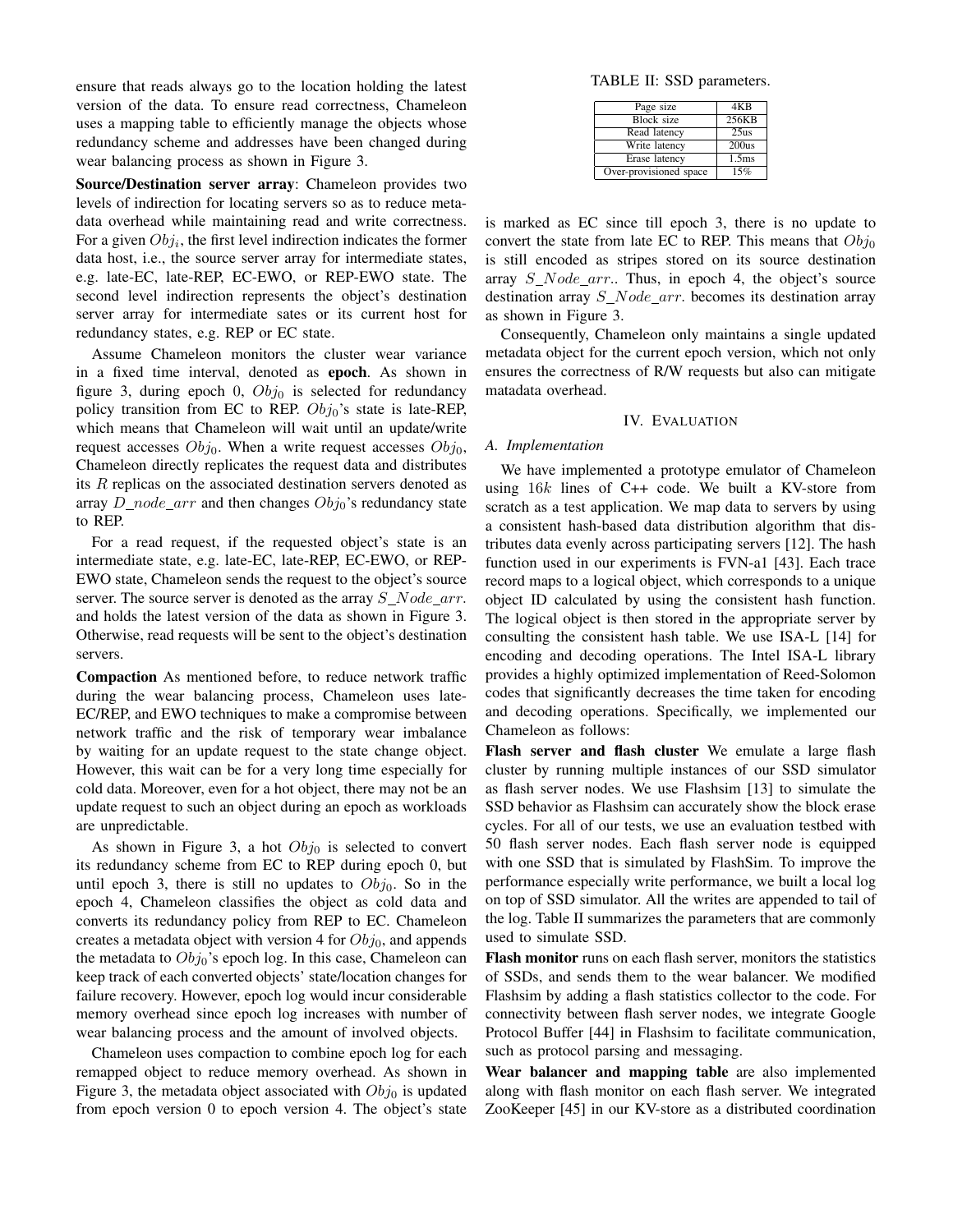TABLE III: Trace characteristics.

| Parameters       | ycsb-zipf | $mds-0$ | web-1    | $usr-0$ | $hm-0$ |
|------------------|-----------|---------|----------|---------|--------|
| Regs. cnt        | 1.2M      | 1.3M    | 1.3M     | 2.2M    | 4.0M   |
| Dataset(GB)      | 10.4      |         | 3.8      | 2.5     | 1.9    |
| Regs. $Data(GB)$ | 55        | 44      | 18       | 194     | 135    |
| Write ratio      | 81.1%     | 93.2%   | $76.9\%$ | 83.6%   | 86.6%  |

TABLE IV: Test schemes.

| <b>Schemes</b>  | Technique details                                         |
|-----------------|-----------------------------------------------------------|
| Chameleon       | Implement two wear balancing techniques: ARPT and HCDS    |
| <b>EDM</b>      | Implement a data migration based wear balancing technique |
| REP-baseline    | Apply only REP without any wear balancing technique       |
| EC-baseline     | Apply only EC without any wear balancing technique        |
| REP+EC-baseline | Apply Hybrid REP/EC without any wear balancing technique  |

service. One flash server is chosen as a coordinator. The wear balancer running on the coordinator node gathers statistics of each flash server, such as the flash space utilization and erasure count by exchanging the heartbeat messages with the flash monitor running on each flash server. We installed MySQL on the flash cluster as a metadata service for storing the mapping table. Before performing wear balancing, the balancer running on the coordinator node first requests object popularity statistics from the mapping table. After wear balancing, the coordinator updates the metadata changes related to the remapped objects to the mapping table.

Client library provides a basic API to read/write the data to flash cluster and to choose between REP or EC as initial redundancy policy. For EC, the data is split into several data stripes and encoded with few parity stripes. Throughout our evaluation, we use RS (6,4) for EC (4 data stripes and 2 parity stripes) and 3-way replication for REP.

#### *B. Experimental Methodology*

*1) Traces:* We use two kinds of workloads for our tests: YCSB workload with Zipf-like access pattern [15] and four block-level traces from MSR-Cambridge data center servers [16]:  $YCSB\_zipf, mds\_0, web\_1,usr\_0, and hm\_0.$ YCSB trace is generated by YCSB benchmark which is often used to evaluate the performance of different key-value stores and cloud serving stores [15]; MSR traces are collected at the block device level from Microsoft Cambridge.Table III shows the details of trace characteristics, such as, total request count (Reqs. cnt), total dataset size (Dataset (GB)), total R/W request data (Reqs. Data(GB)), and write ratio.

*2) Evaluated Schemes:* We evaluated Chameleon by comparing it with multiple different schemes as shown in Table IV. To compare the state-of-art redundancy techniques, we implemented a hybrid REP/EC baseline scheme named REP+ECbaseline without using any wear balancing technique, similar to HDFS-RAID [46]. REP+EC-baseline replicates recently created data, and converts cold date from REP to EC. We also tested other two baselines schemes that applies only REP and only EC separately without using any wear leveling, denoted as REP-baseline and EC-baseline.

To compare the state-of-art wear balancing technique, we implemented and evaluated a data migration based wear balancing technique called EDM [19](detailed in II). Note that



Fig. 4: Wear variance.

EDM does not consider the impact of redundancy schemes on wear balancing, so we only applied a single redundancy scheme to EDM scheme, either REP or EC.

## *C. Experimental Results*

*1) Wear Balance:* To evaluate the wear variance of flash cluster, we calculate the standard deviation of the total erasure counts along with the average erasure count across 50 flash servers. Figure 4 shows the results of using three baseline redundancy schemes and two wear balancing schemes. The Yaxis shows the average erasure counts across 50 flash servers. Error bars represent one standard deviation.

First consider the results of three baseline schemes without using wear balancing algorithm as shown in Figure 4(a). Among these three baseline schemes, EC-baseline's standard deviation error bars were much smaller than that of the two baseline schemes. This is mainly because EC naturally reduces the storage overhead by eliminating redundant copies and EC can distribute data more evenly than replication since we use RS(6, 4) for EC while 3-way replication for REP. REP+ECbaseline's standard deviation errors were almost similar to that of REP-baseline. This is because REP+EC-baseline replicates all the newly created data and converts replicas to stripes only after they are cool down.

To compare Chameleon with EDM in terms of balancing the erasure count across 50 servers, we applied EC for the request data and evaluated EDM scheme and Chameleon scheme respectively. The reason we chose EC is that EC can achieve a smaller wear variance than both REP and REP+EC-baseline as shown in Figure 4(a). As shown in Figure 4(b), although EDM did improve the deviation of erasure counts, Chameleon significantly outperformed EDM under all workloads. For example, the standard deviation for the Chameleon scheme was at most ˜1,000 under workload *Hm 0* while the standard deviations were 1,880 and 2,316 for EDM and EC-baseline respectively as shown in Figure 4(b). For the two workloads, *Web 1* and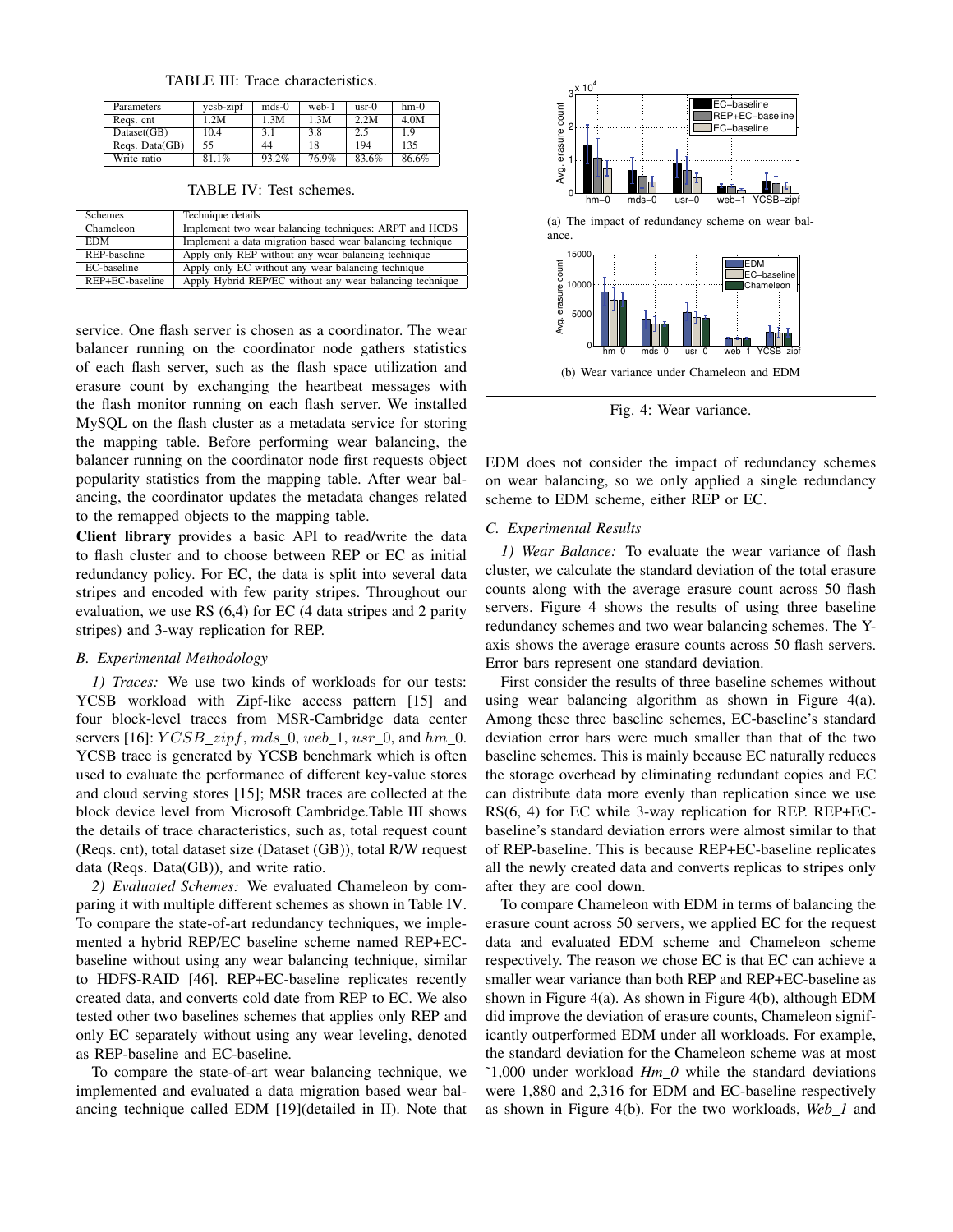

Fig. 5: Flash endurance.

*YCSB zipf*, which exhibit relatively smaller standard deviation error bars compared to others, Chameleon also delivered a better wear balance compared with EDM. In particular, its standard deviations were 162 and 704 under workloads *Web 1* and *YCSB zipf* respectively while that of the EDM were 190 and 876, respectively.

Overall, Chameleon can reduce wear variance by 52% on average and at-most 81%, compared to EC-baseline. Chameleon can reduce the wear variance by 43% on average and at-most 70%, compared to EDM.

*2) Flash endurance:* To evaluate flash endurance, we calculate the aggregate erase cycles for all flash servers. The results are shown in Figure 5. The Y-axis shows cluster-wise total erasure counts. As shown, the total erase cycles when replaying the workload *web 1* is relatively lower than that when replaying others. This is because that workload *web* 1 has lower amount of write request data than other workloads as shown in Table III.

As shown in Figure  $5(a)$ , we observe that among three redundancy policies, REP (shown as REP-baseline) has more erasure count than other two redundancy policies because REP writes almost  $3 \times$  more data to the whole cluster and entails more erasure count. While EC-baseline has the lowest erasure count since it consumes less storage than REP. The total erasure count of REP-baseline is  $2 \times$  higher than that of EC-baseline.

To compare Chameleon with EDM about their compact on flash endurance across 50 servers, we applied EC for the request data and evaluated EDM scheme and Chameleon scheme, respectively, since EC can achieve a smaller total erasure count than other two redundancy policies, REP and REP+EC-baseline. Comparing Chameleon with EC-baseline scheme, we observe that Chameleon has a similar amount of cluster-wise aggregate block erase cycles with EC-baseline scheme while EDM has a significant higher total erasure count



(a) The impact of redundancy scheme on SSD write latency (normalized to that of REP-baseline).



(b) SSD write latency under EDM and Chameleon (normalized to that of Chameleon).

Fig. 6: Write latency.

than both Chameleon and EC-baseline as shown in Figure 5(b). This is because Chameleon introduces less writes to the destination servers compared with EDM by using late EC/REP and EWO techniques. For EDM, the data migration process introduces significant wear overhead to the flash cluster due to extra write overhead. As we can see in Figure 5(b), the block erasure count of EDM is increased by up to ˜20% under workload  $Usr\_0$ ,  $Mds\_0$ , and  $Hm\_0$  due to data migration.

*3) Impact on SSD write latency:* We measured the average write response time in each SSD simulator to see the impact of wear balancing on write performance as GC has a significant influence on write performance as shown in Figure 6. Note that the write latency is measured as the time interval between SSD simulator receiving a write request and finishing the write request. Y-axis shows normalized write latency.

The write latency normalized to REP-baseline are shown in Figure 6(a). As shown, the average write response time when replaying the workload *Web*<sub>1</sub> is relatively lower than that when replaying others. This is because that workload *Web*<sub>1</sub> have lower amount of write request data than others as shown in Table III. Moreover, EC-Baseline's average write response time is the highest among three redundancy schemes. The write latency of EC-baseline is 1.12 on average and at-most 1.35 higher than that of REP-baseline. This is because, under EC, the writes are scattered across multiple servers (e.g., 6 in RS-(6,4)) at a smaller stripe granularity, while REP performs writes at a bigger object-level and therefore has a higher sequentiality of writes. With increasing sequentiality of writes (Figure 6(a)), the write performance of SSDs is observed to be improved.

To compare Chameleon with EDM with respect to impact on write performance, we applied REP for the request data and evaluated EDM scheme and Chameleon scheme since REP can achieve a better write performance than both EC and REP+EC-baseline. Compared to EDM, Chameleon has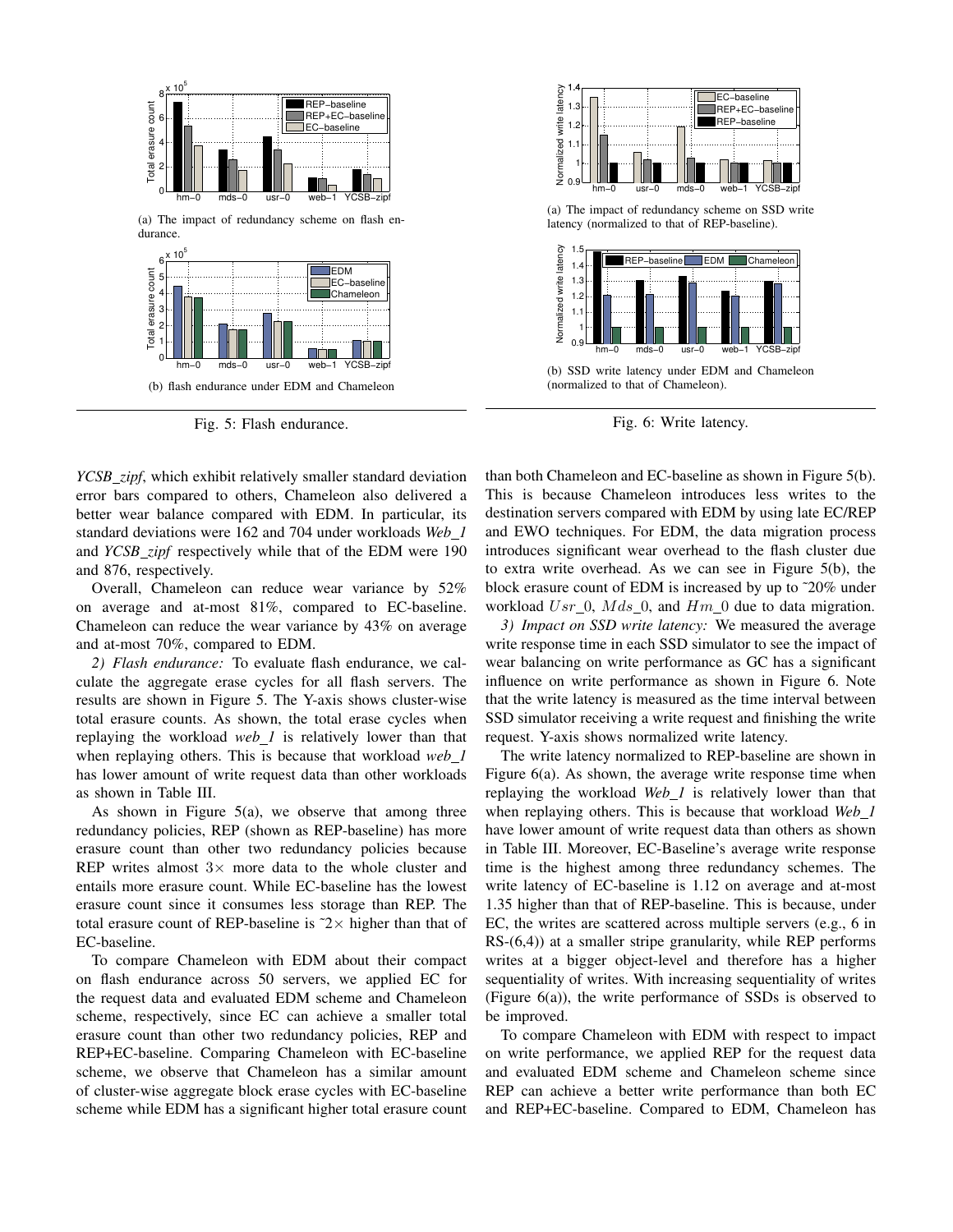

Fig. 7: Write amplification.

a better write performance. Chameleon can reduce the write latency by 25% on average and at-most 33%, compared to REP-baseline. In contrast, EDM can only reduce the write latency by 7% on average and at-most 20%, compared to REP-baseline. This is because Chameleon can achieve a good wear balance with minimum extra overhead. In contrast, EDM introduces considerable extra overhead during wear balancing process.

*4) Impact on write amplification:* We measured the write amplification (WA) after GC starts in each SSD simulator to see the impact of wear balancing on write amplification. The results are shown in Figure 7. Y-axis shows the write amplification.

EC-Baseline's WA is the highest among three redundancy schemes as shown in Figure 7(a). We compare the WAs of EC-baseline and REP-baseline. The WA of EC-baseline is 2.11 on average and at-most 2.8, while that of REP-baseline is 1.4 on average and 1.7 at-most. The reason is the same as that of write latency: under REP, the writes have higher sequentiality because REP performs writes at a bigger objectlevel while the writes are scattered across multiple servers (e.g., 6 in RS-(6,4)) at a smaller stripe granularity under EC. With increasing sequentiality of writes (Figure  $7(a)$ ), the WA of SSDs improved.

Theoretically, write amplification can be defined as  $1/(1 \mu$ ), where  $\mu$  is the utilization of victim block that needs to be cleaned during GC. That is, to make room for  $(1-\mu)$  new writes,  $\mu$  valid pages need to be rewritten so the total number of writes is  $(1 - \mu) + \mu = 1$ . Thus, write amplification is directly affected by the victim block utilization. Redundancy policy impacts victim blocks utilization by changing the size and destination of write requests. Moreover, the relationship between redundancy policy and write amplification is not a simple linear relationship as shown in Figure 7(a).

To compare Chameleon with EDM about the compact on WA, we applied REP for the request data and evaluated EDM scheme and Chameleon scheme since REP can achieve a lower



Fig. 8: Data state changes over 85 hours under Chameleon by replaying YCSB-zipf workload.

WA than both EC and REP+EC-baseline. Compared with EDM, Chameleon has a lower WA. Chameleon can reduce the WA by 12% on average and at-most 20%, compared to REP-baseline. While EDM can only reduce the WA by 6% on average and at-most 13%, compared to REP-baseline. There are several reasons for this behavior. First, Chameleon achieves a better wear balance distribution, which mitigates the overall write amplification due to garbage collection. For one hand, the utilization of hot flash servers is reduced. For the other hand, Chameleon introduces less writes to the destination servers compared with EDM.

*5) Data state changes over time:* As discussed in Section III, Chameleon achieves better wear balance by using two adaptive wear balancing techniques, ARPT and HCDS. ARPT converts data redundancy polices while HCDS off-loads data via EWO. Consequently, data has two redundancy states, REP and EC, and four intermediate states, Late REP, Late EC, REP-EWO, and EC-EWO.

To see how the data state changes over time, we calculated the aggregate amount of data in different states individually for each hour. Figure 8 shows data state changes over 85 hours by replaying workload  $YCSB-zipf$ . Y-axis shows the percentage of data in different states. As shown, We combine the REP-EWO and EC-EWO together as EWO state since the amount of data in REP-EWO state is roughly similar to that of data in EC-EWO.

First, all the data started with EC state since we applied EC for all newly created data and after three hours, ARPT started to convert a small mount of hot data from EC to late REP and later cover to REP when their update requests come. During the 5th hour, Chameleon detected that wear imbalance happened and started HCDS to swap hot data with cold data for wear balancing. After that we see the data in EWO state increased up to 20% during the 20th hour and then fluctuated during the period of the 25th-65th hour. During this period, up to 20% of data was involved in HCDS for wear balancing. The slight decrease during this period means that a certain amount of data was offloaded and covered to a redundancy state.

After the 65th hour, we see a decrease for the amount of data in EWO state, implying that not only the wear but also the workload were almost balanced. Moreover, the data involved in HCDS was almost converted from a intermediate EWO state to a finial redundancy state.

Overall, we can see the data involved in HCDS was less